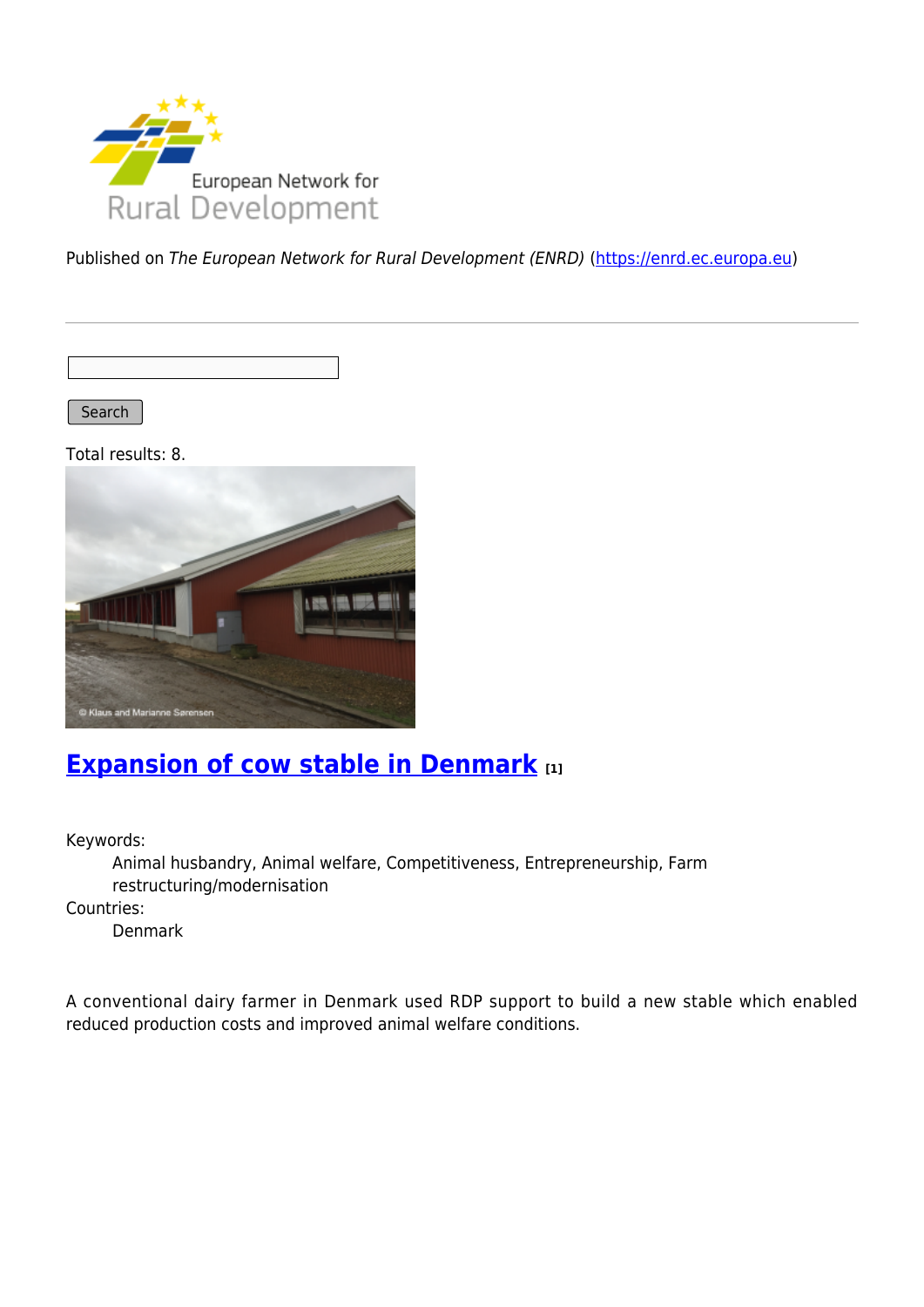

# **[Setting up a new pig stable at Stenbrogård](https://enrd.ec.europa.eu/projects-practice/setting-new-pig-stable-stenbrogard_en) [2]**

Keywords:

Animal husbandry, Animal welfare, Competitiveness, Farm restructuring/modernisation, GHG & ammonia emissions

Countries:

Denmark

Expanding the production capacity of a pig farm in Denmark, while improving animal welfare and reducing NH3 emissions.



#### **[Construction of a new energy efficient broiler house](https://enrd.ec.europa.eu/projects-practice/construction-new-energy-efficient-broiler-house_en) [3]**

Keywords:

Animal husbandry, Animal welfare, Climate change adaptation, Competitiveness, Energy efficiency, Farm restructuring/modernisation

Countries:

Denmark

Rural Development Progamme investment support enabled a conventional broiler farmer to construct a new energy efficient broiler house.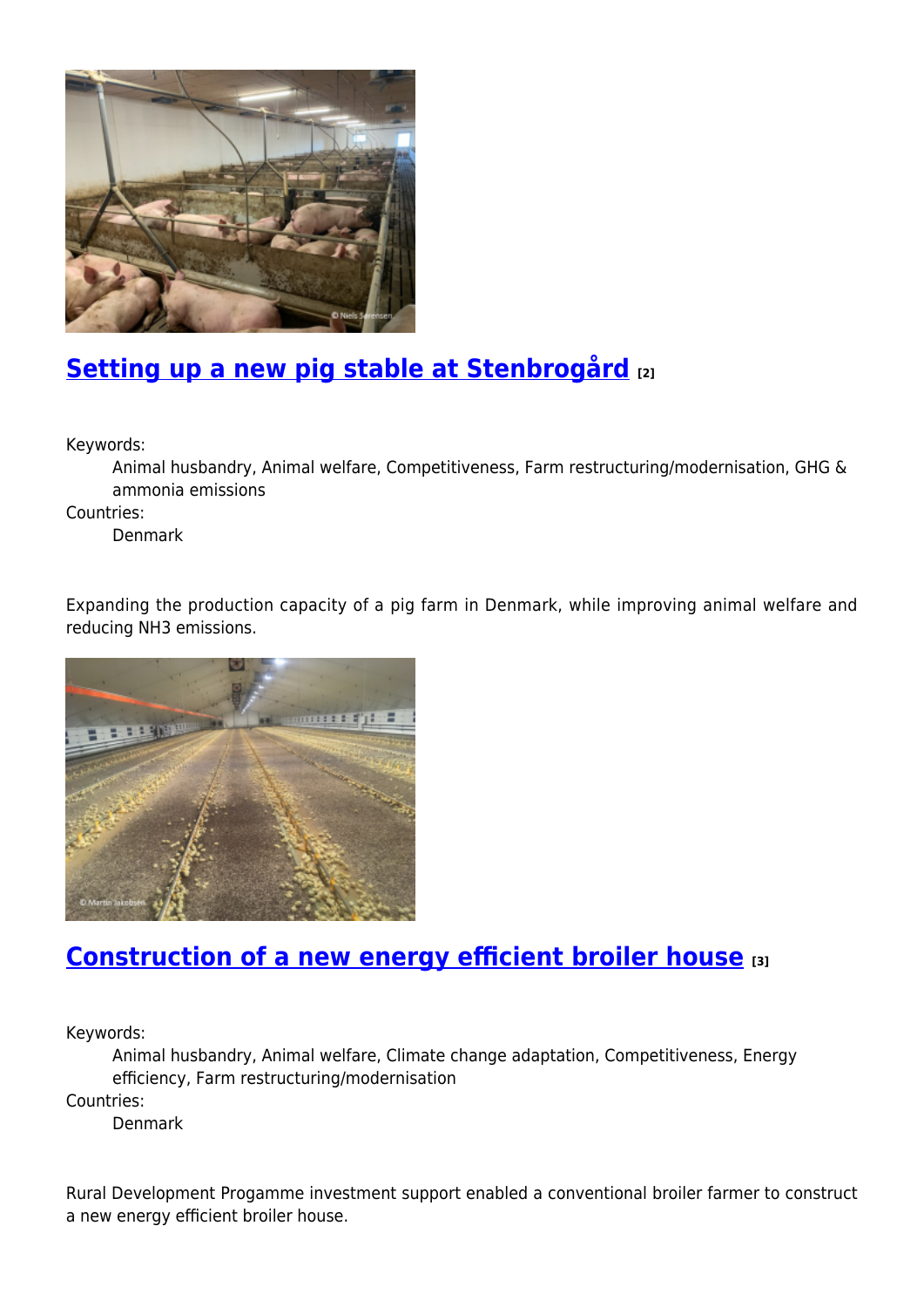

# **[Web based education for farmers in Austria](https://enrd.ec.europa.eu/projects-practice/web-based-education-farmers-austria_en) [4]**

Keywords:

Advisory services, Agriculture, Education & lifelong learning, Environmental protection, Farm restructuring/modernisation, Knowledge transfer

Countries:

Austria

An educational institution for farmers in Austria used RDP support to develop a training programme using digital, web-based technologies and applications.



# **[Diversifying a young female farmer's income by investing in](https://enrd.ec.europa.eu/projects-practice/diversifying-young-female-farmers-income-investing-farm-tourism_en) [farm tourism](https://enrd.ec.europa.eu/projects-practice/diversifying-young-female-farmers-income-investing-farm-tourism_en) [5]**

Keywords:

Agriculture, Diversification, Entrepreneurship, Tourism, Women, Young farmers Countries:

Italy

A young female farmer decided to renovated an old building on the family farm and offer accommodation for tourists.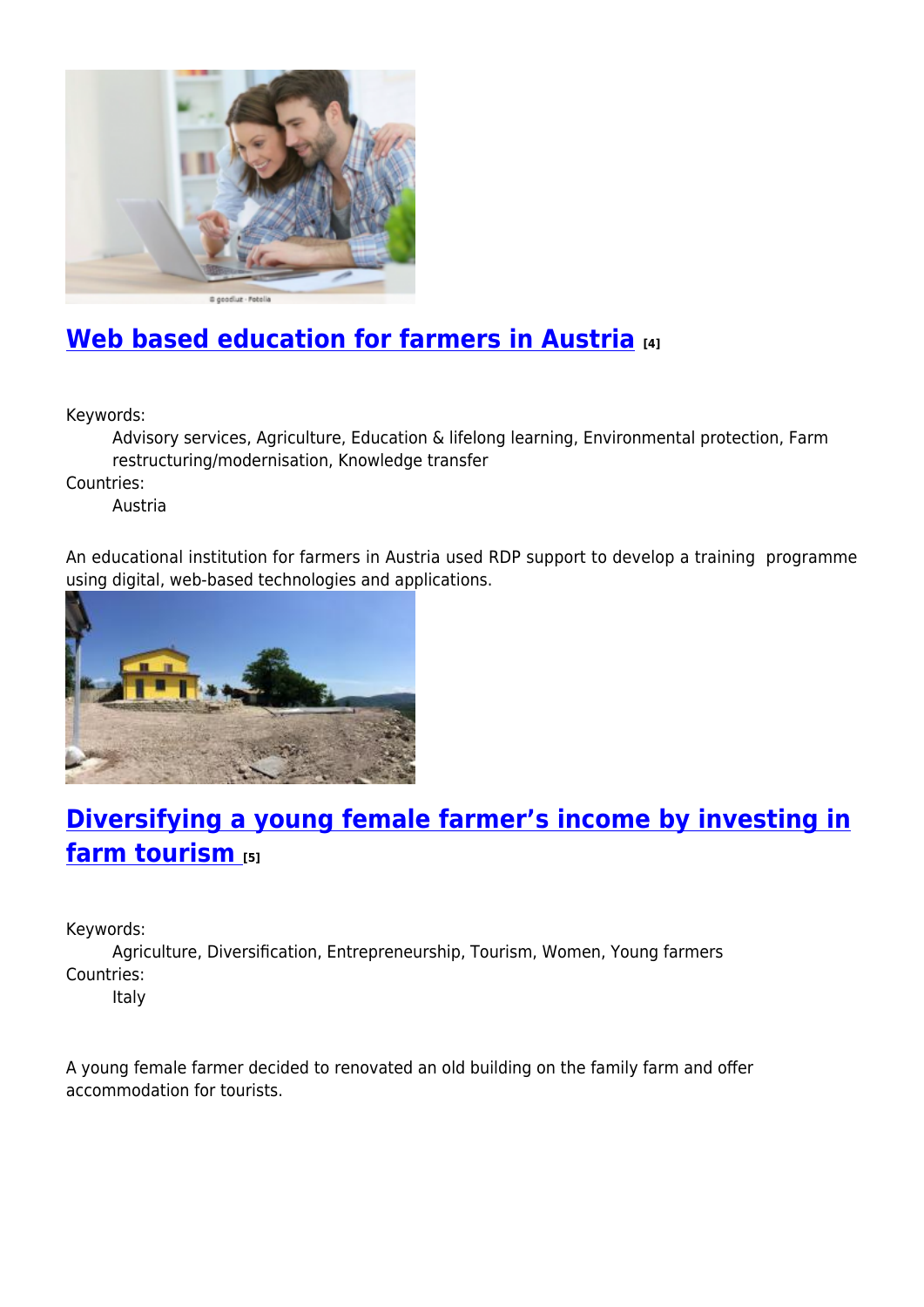

# **[Diversifying a farm's income by investing in agro-tourism](https://enrd.ec.europa.eu/projects-practice/diversifying-farms-income-investing-agro-tourism_en) [6]**

Keywords: Agriculture, Diversification, Entrepreneurship, Tourism Countries: Italy

A family farm decided to diversify and supplement its income by investing in agri-tourism.



#### **[Mein Hof, Mein Weg - My Farm, My Way](https://enrd.ec.europa.eu/projects-practice/mein-hof-mein-weg-my-farm-my-way_en) [7]**

Keywords: Agriculture, Competitiveness, Innovation, Networking Countries: Austria